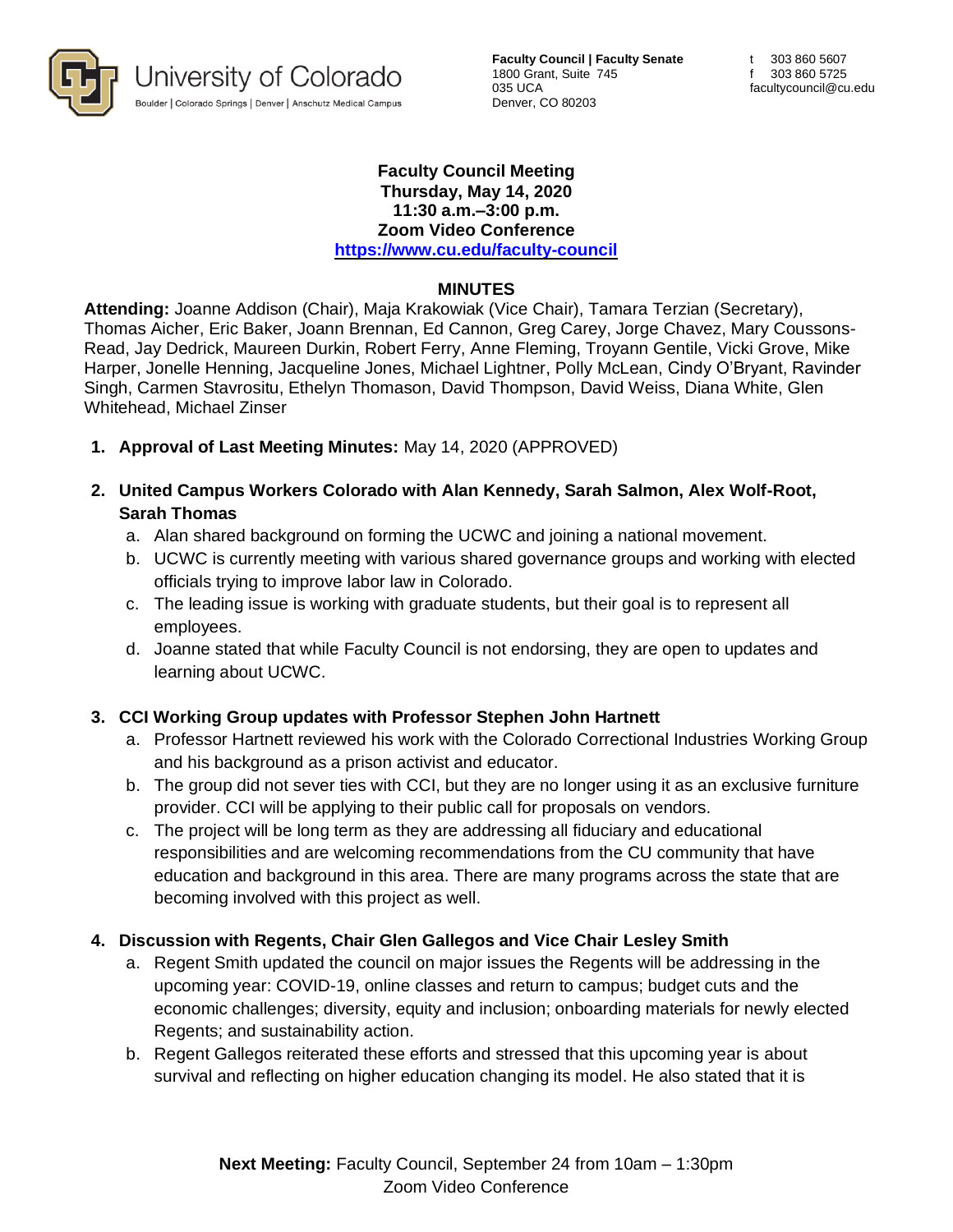important as a board and a community to find common ground together in order to move forward on civil rights movements.

### **5. Athletics Discussion**

- a. State Legislative Financial Auditor Ferminia Hebert presented on the higher education athletics budget report and its recent [press in the Colorado Sun.](https://coloradosun.com/2020/07/28/colorado-universities-lose-money-sports-coach-salaries/) Ferminia stated that it was not an audit, but instead a compilation of reports that are already public. She reported that agreed upon procedures are linked in the [audit state report website](https://leg.colorado.gov/audits/national-collegiate-athletic-association-athletic-programs-financial-data-compilation-fiscal) and Faculty Council members are welcome to contact her if there are any questions.
- b. Regent Jack Kroll presented on his ongoing criticism of athletics and the mental and physical harm it can inflict on players. He stated that he would like to see smaller investment on athletics.
- c. Chancellors Phil DiStefano and Venkat Reddy joined the meeting with UCB Senior Athletics Director Cory Hilliard and UCCS Executive Director of Athletics Nathan Gibson. Both Cory and Nathan presented on their athletics revenues and fundraising efforts. The two campuses are different on receiving revenue, though stated they are doing their best to triage expenses and spending. Both campuses have had some support in fundraising through alumni gifts this year.

# **6. Academic Affairs Update with VP Mike Lightner**

- a. Mike reported on the upcoming University Affairs Committee meeting on October 15. The topic of SAT/ACTs will be discussed along with CDE's distance education rules.
- b. P&T Bylaws revision will be undergoing tracked changes.
- c. There will be proposed changes to the Faculty Senate Bylaws in reference to the new Regent laws and consistent with P&T changes.

# **7. Faculty Council Chair's Report, Joanne Addison**

- a. Staff Council, Faculty Council & Anschutz Faculty Assembly will be hosting a virtual candidate forum for Colorado's 6<sup>th</sup> Congressional District in early October. Details will be sent out soon.
- b. Joanne stated that the council will continue their diversity, equity and inclusion work with Dr. Allen this year.
- c. Many items in the council's Bylaws are out of compliance with Regent policy, there needs to be extensive work on this and EPUS will help with this process. Joanne emphasized it's a large task that needs to be carried out, even with next year's Chair.
- d. There is a current pause with the online initiative, Faculty Council hopes to have a retreat with the online group in the coming months once a financial model is agreed upon.
- e. Joanne reminded committees to consider virtual community building and hold an event, even if it's small scale.

# **8. Campus Faculty Assembly Updates**

- a. Anschutz Jacqueline Jones, Chair
	- i. Jacqueline discussed how there are a lot of changes to remote policies, assisting family members and providing ergonomic support. Anschutz labs are naturally encountering varying issues with these remote policies.
- b. Boulder Vicki Grove on behalf of Robert Ferry, Chair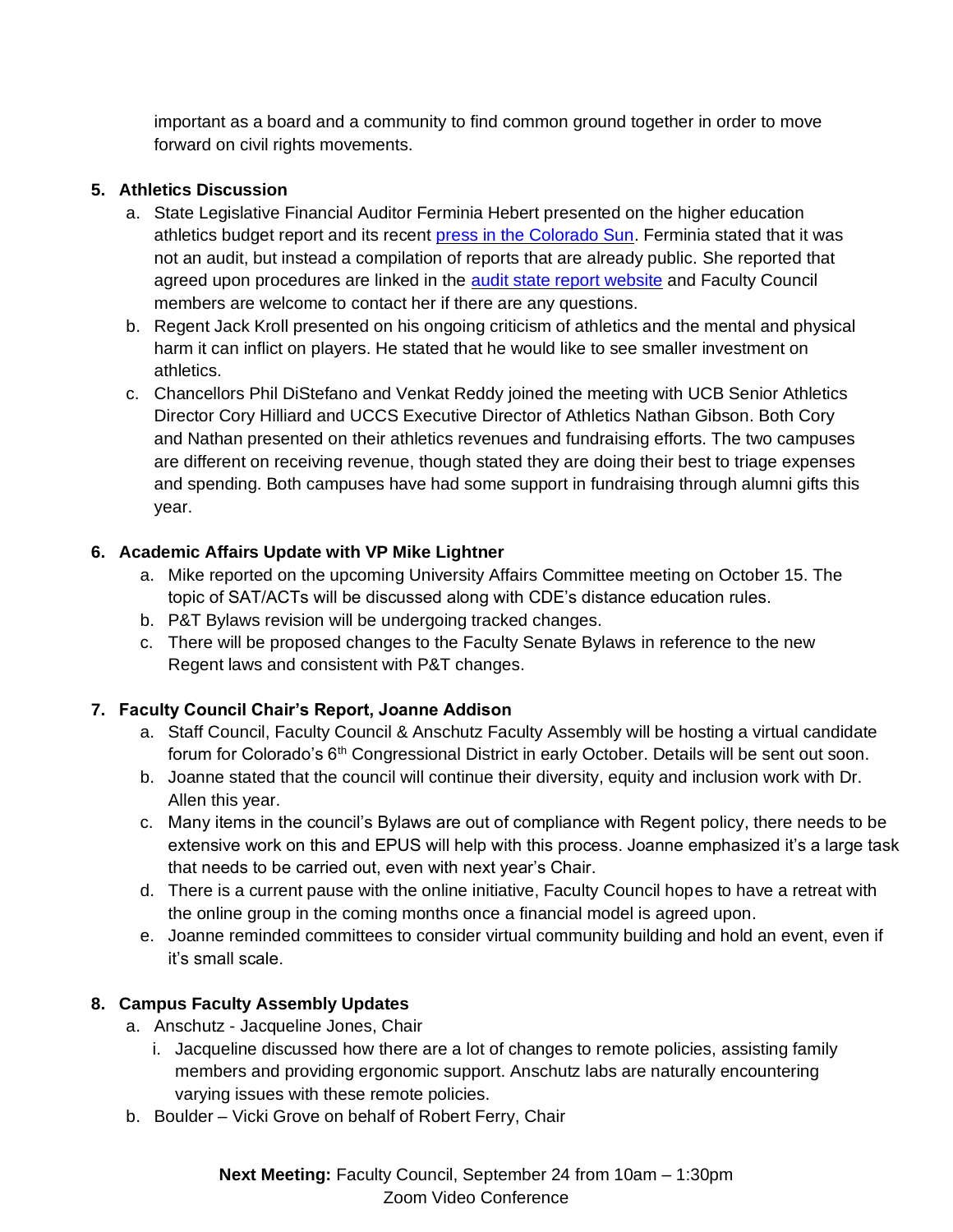- i. There are two notices of motion: one from Diversity Committee motion to change faculty FERPA and a resolution on teaching modalities.
- c. Colorado Springs David Weiss, President
	- i. Largest priority is the health and safety of students with return to campus. The campus would like to see more testing available for students.
- d. Denver Michael Zinser, Chair
	- i. There is continuous lobbying for faculty involvement with the online initiative.
	- ii. FCQs are still an ongoing concern as to who uses them and who gets to review them.
	- iii. There is ongoing discussion with Proctorio.
	- iv. They are also reviewing pass/fail options for grading.

### **9. Faculty Council Committee Updates**

- a. Budget Diana White, Chair
	- i. The committee held a meeting in August and established a few goals for the year: learning more on how the treasury works, understanding money flow with the overall system and working with Brenda on DEI.
	- ii. Maja joined for an hour and discussed the online accelerator finance committee.
- b. Communication Carmen Stavrositu, Chair
	- i. The committee plans to prioritize making Faculty Council more visible to the larger CU community.
- c. CREE Jorge Chavez, Chair
	- i. The committee produced a video message at the end of May expressing support of the community and speaking out against racism.
	- ii. A letter was also written and shared in CU Connections supporting Black Lives Matter.
	- iii. The committee also plans to continue their work with Dr. Allen.
- d. EPUS David Thompson, Chair
	- i. There will be a lot of policies for review in the upcoming year.
- e. LGBTQ+ Troyann Gentile, Co-Chair (TABLED)
- f. Personnel & Benefits Tamara Terzian, Chair
	- i. Susan Bond will be joining the first meeting to discuss her faculty advocacy role at the University of South Carolina.
	- ii. The committee will be reviewing and revising their charge.
- g. Women Polly McLean, Chair (TABLED)

# **10. CU Updates with President Mark Kennedy**

- a. President Kennedy updated the council on System wide response to COVID-19, testing and return to campus approaches.
- b. The Strategic Plan will be restarting later in the fall and reassembling working groups for the 3<sup>rd</sup> deliverable of metrics in February.
- c. The Online Initiative is on pause as an agreed upon financial model is being determined for the campuses. The group is engaging with Alpha Education consultants and they are meeting with the academic and finance committees. Once there is more clarity from their findings, the online group will reengage.
- d. The president discussed the project of an admissions recruiting model and the plan to roll out a new approach next July. There is a project team that will be created soon.